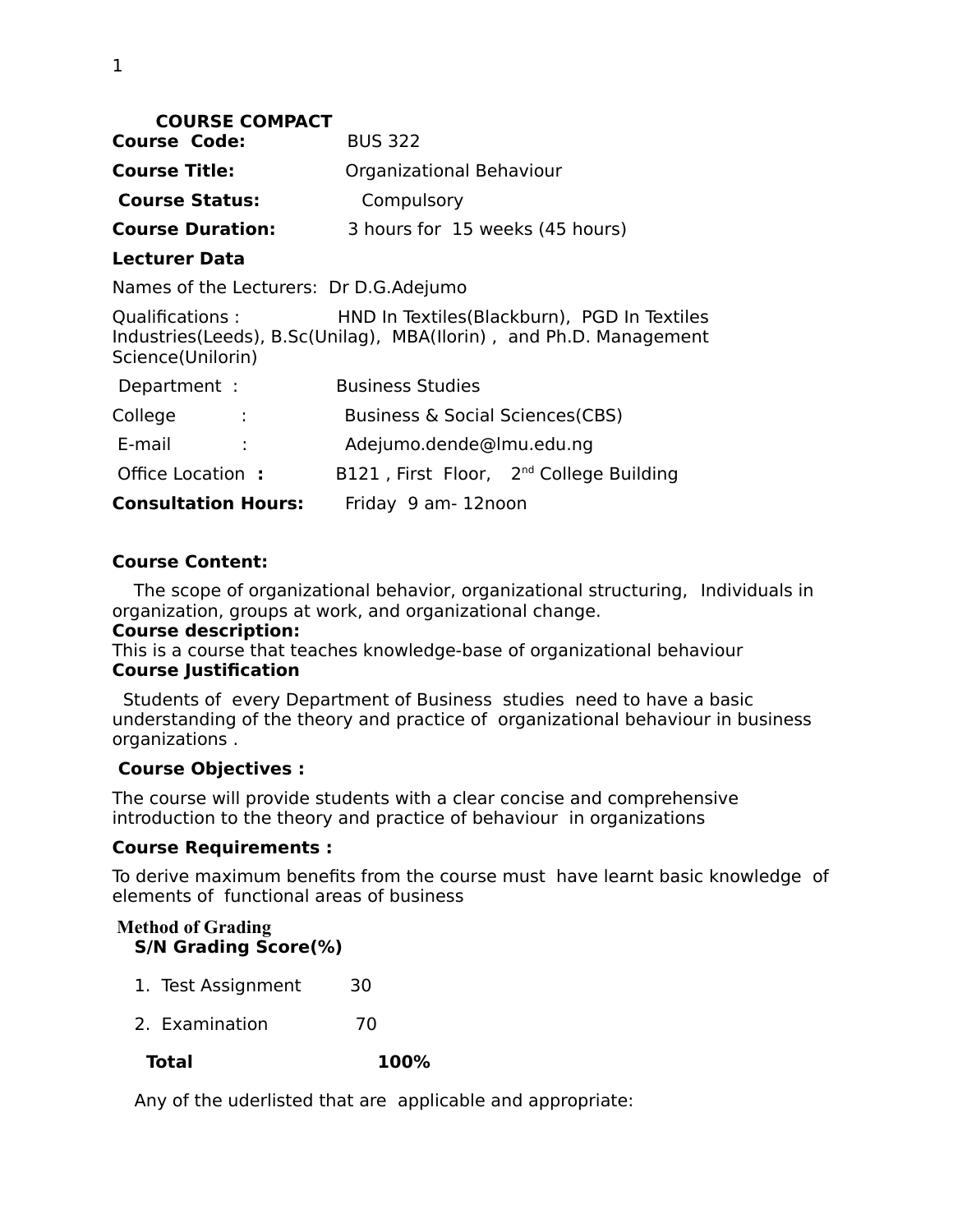-Intensive and interactive Class Discussion

- Tutorials/ Student Presentations

Illustrations by visual or Visuals equipment

# **LECTURE CONTENTS**

 **Week 1**- : Scope of organizational behaviour : Concept of organizational behaviour, **Course objectives** : At the end of the lecture the students should be able to discuss extensively the domain and concept of organizational behavior

### **Description :**

**1 st hour** : Identification of Scope and detail discussion scope of organizational behaviour

**2 nd hour** : Discussion of concept of organizational behavior

**3 rd hour** : Interactive session

**Study questions :** Discuss elaborately the scope and concept of organizational behaviour

Week 2 : , Definition and concept of organizations. differences between organizational behaviour and management

**Objectives** : At the end of the lecture the students should be able to differentiate between work organizations and other forms of organizations, and understand that management is a subset of organizational behaviour

### **Description :**

**1 st hour :** Definition and concept of organizations ,

**2 nd hour :** Organizational behavior and management

# **3 rd hour :** interactive session

# **Study questions :**

- 1. What do you understand by "organization at work"
- 2. Differentiate between " organization at work place" and other forms of organizations
- 3. "Organizational behavior as a field of study is more complicated than management." Examine the statement

**Week 3 -6 :** Organizational structuring: Definition of organization structure, and different types of organizational structures

**Objectives** : At the end of the lectures the students should be able to: know the need for organizational structuring, and different kinds of organizational structures

# **Description :**

 **1st – 12th hour :** Definition of organization structure, fundamental issues in organization structure, major variables in organizational behaviour, basic types of organizational structures, and organizations as systems, and Interactive sessions

# **Study questions :**

- 1. Define the term "organization structure"
- 2. Identify and discuss fundamental issues in organization structure,
- 3. Specify and write brief notes of major variables in organizational behaviour
- 4. "Organizations can be tagged as systems". Discuss
- 5. Identify five different types of basic forms of organization structures and explain four of them with the aids of diagrams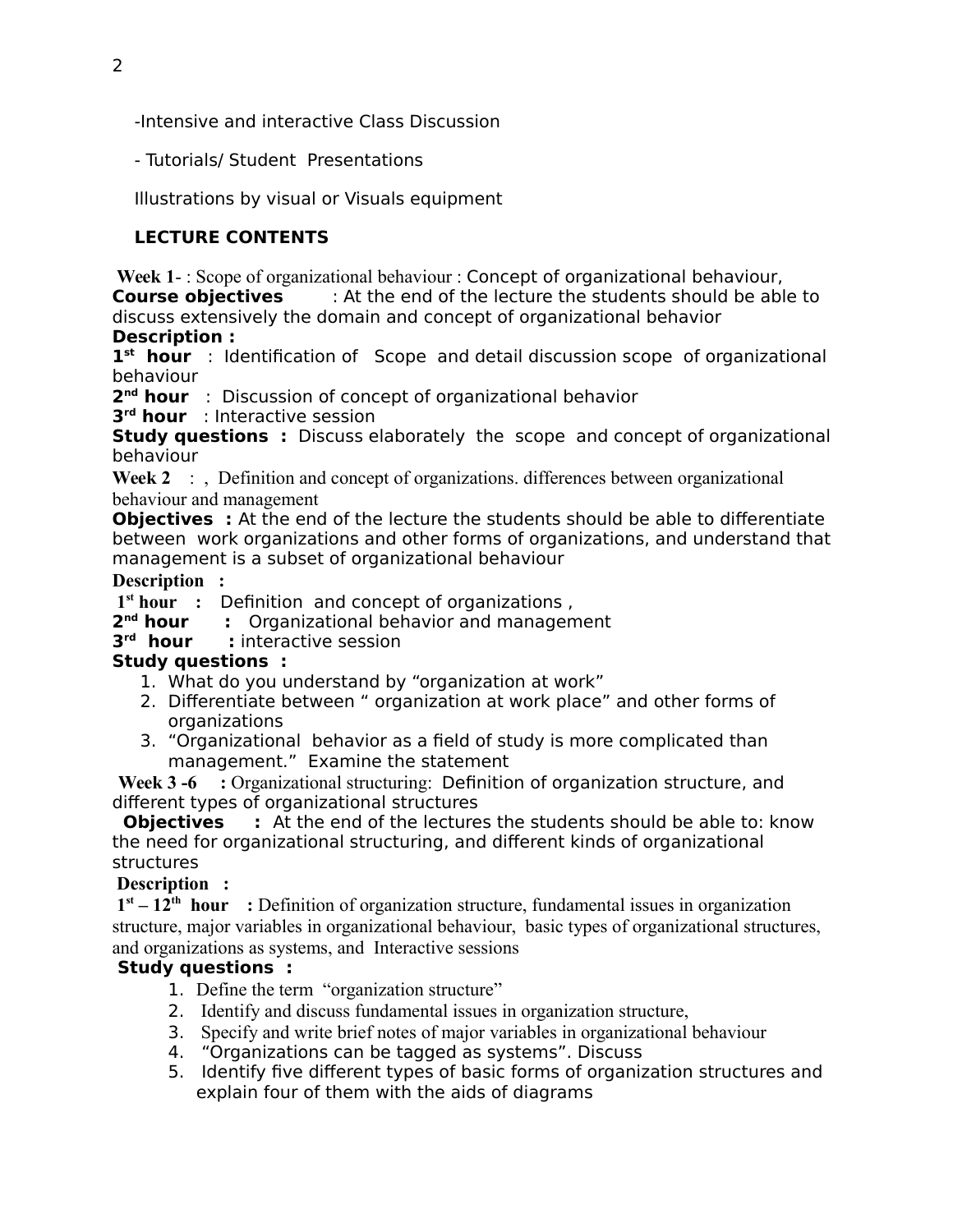**Week 7 :** Concept of perception, Practical implication of perception at work, Personal values and attitudes at work

**Objectives** : At the end of the lecture the students should be able to:

- 1. Have proper understanding of the issues that determine how people perceive in business organization'
- 2. Have appreciable knowledge of perception at work
- 3. Explain the terms "personal values, and attitudes at work

#### **Description :**

 **1st hour** : Concept of perception, practical implication of perception at work

 **2nd hour :** Meanings of personal values and attitudes, and issues that are relevant to formation of personal values and attitudes

 **3rd hour :** Interactive session

# **Study questions :**

- 1. Explain the term perception and discuss briefly implication of perception at work place
- 2. Explain the terms "personal values, and attitudes at work
- 3. Why is it that two people may receive same stimulus, but merely see different truth in the stimulus?
- 4. Differentiate between personal attitudes and value

 **Week 8-9** : Concept of motivation, Factors influencing motivation at work, Motivation theories, Motivation as a management goal

**Objectives :** At the end of the lecture the students should be able to:

- 1. Discuss Concept of motivation,
- 2. Identify and explain factors influencing motivation at work
- 3. Identify some motivation theories
- 4. Explain why motivation should be a goal for managers

# **Description :**

 **1st - 5th hour :** Concept of motivation, factors influencing motivation at work , motivation theories, Motivation as a management goal

# **6th hour : interactive session**

# **Study questions :**

- **1.** Explain the term "motivation"
- **2.** Identify and explain factors that may influence motivation techniques at work
- **3.** Identify three motivation theories

 **Week 9-10** : Concept of learning, Factors affecting learning, Learning styles **Objectives** : At the end of the lecture the students should be able to:

- 1. Discuss concept of learning and factors that affect learning;
- 2. Identify and explain learning styles:

# **Description :**

 **1st – 5th hours :** Concept of learning, Factors affecting learning, Learning styles<br>6<sup>th</sup> hour

# **1** Interactive session

# **Study questions :**

- 1. Discuss briefly "Concept of learning;
- 2. Identify and discuss factors that may affect a learning
- 3. Identify and describe four learning styles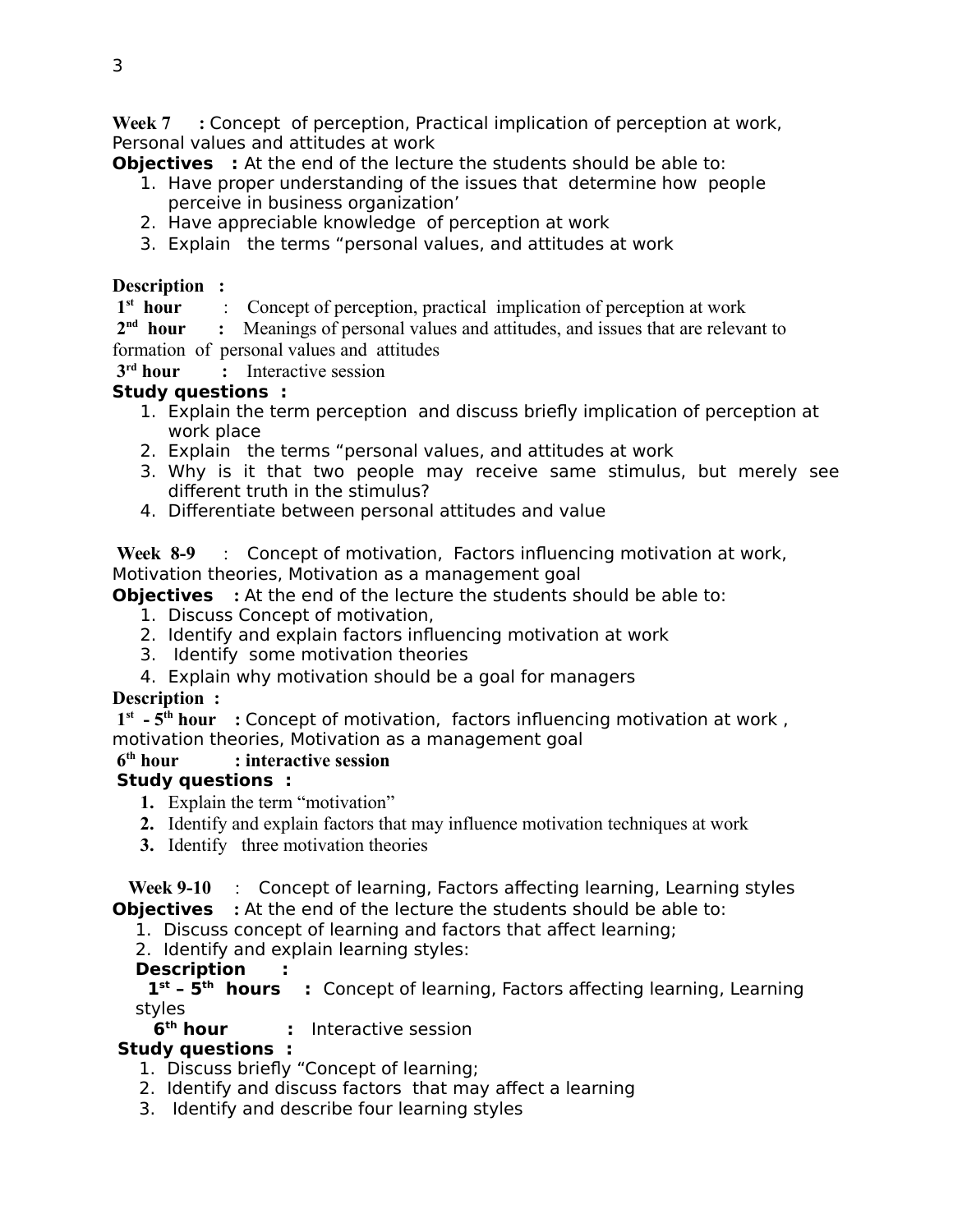**Week 11 :** Formal and informal groups, Key issues in group behavior, Formation of groups

**Objectives :** At the end of the lecture the students should be able to:

**1.** Explain formal and informal groups in business organizations

**2.** Identify and explain key issues in group bahaviour

**3.** Understand the process of formation of groups in group behaviour

**Description : :** Meanings and characteristics of formal and informal groups in organizations , key issues in group behaviour, and process of group formation

#### 3<sup>rd</sup> hour *r* Interactive session

#### **Study questions :**

- 1. Differentiate between formal and informal groups
- 2. 1dentify and explain key issues in group behaviour
- 3. Discuss the process of group behaviour

 **Week 12th -** : Decision- making and communication in groups, Communication processes within groups, guidelines for successful group

**Objectives** : At the end of the lectures the students should be able to:

1 . explain how decisions are made in groups

2 . Explain Communication process within groups,

4. identify and discuss guidelines for successful groups

### **Description;**

 $1^{st}$  -2<sup>nd</sup> hour **EX** Decision- making and communication in groups,

Communication processes within groups, guidelines for successful group

#### 3<sup>rd</sup> hour **:** Interactive session

#### **Study questions :**

1 . explain how decisions are made in groups

2 . Explain Communication process within groups,

3. identify and discuss guidelines for successful groups

#### **Week 13th –** Theory of change and strategies for change

**Objectives** : At the end of the lectures the students should be able to

1. Discuss theory of change and strategies that can be employed for changes in organizations

# **Description;**

 $1^{\text{st}}$  -2<sup>nd</sup> hour **:** theory of change and strategies that can be employed for changes in organizations

#### 3<sup>rd</sup> hour *r* Interactive session

# **Study questions :**

1. Discuss briefly " theory of change"

2. Identify and explain briefly strategies that can be employed for change in organizations

Week 14<sup>th</sup> - : Revision.

**Objectives :** Responding to students questions on the topics covered from week 1-13 **Week 15 :** Examination

#### **Objectives :**

To examine the students on all that have been taught during the semester

#### **Reading List :**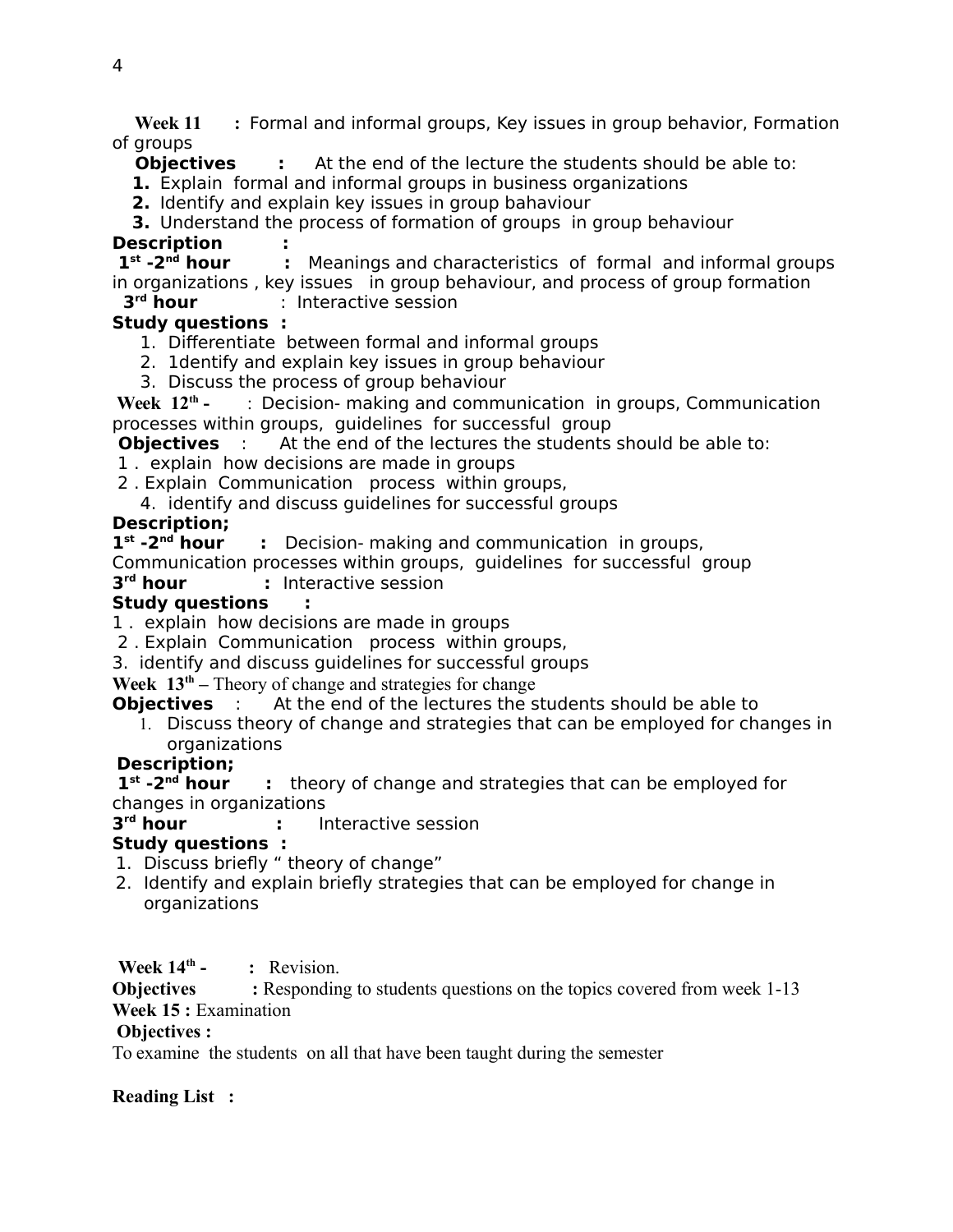1. Mullins, L.J.(2000) Management and Organizations Behaviour( $14<sup>th</sup>$  Edition) London, Pitman Publisher.

2. Handy C.B. (1993) Understanding organizations  $(4<sup>th</sup>$  Edition), London, Penquin

 3. French, W.L., Kast, F.E. and Rosenzweigh, J.E(1985) Behaviour in Organizations, New York, Harper and Row.

 4. Cole,G.A , (1995) Organizational Behaviour, London, Letts Educational, Aldine Place.

#### **Additional Study Questions:**

1. Differentiate between Organizational Behaviour and Management Theory.

 2. 'Every organizational structure represents an attempt to deal with two conflicting forces and other pressures.' identify and explain these two conflicting forces and other pressures.

3 What do you understand by the term "informal group"

4 Define the term "organizational Behaviour"

 5 "Organizational Structure could be based on the ways the organizations choose to specialize their activities." Identify and explain fully three ways that an organization like PZ. Nigeria, Plc. could choose to specialize its activities.

6 Discuss equity and goal theories of motivation.

 7 "Among the key issues to be considered in examining the behaviour of people in formal groups are purpose of group and leadership of group."

Discuss these two variables.

 8 With the aids of diagrams explain the following terms(in connection with communication process within groups): (1) Wheel,(2) Circle, and All Channel.

 9 List 7 of the types of behaviours that individuals can manifest in communication process within groups

 10 Why is it that two people may receive same stimulus, but merely see different truth in the stimulus?

11. Explain with the aid of a diagram, why business organization is referred to as "open system"

 12 "Cole (1995) suggested how physiological needs(such as social needs, contacts and team membership) of employees can be met by managers in business organizations." What these suggestions.

 13 "There are differences between motives that push people towards certain kinds of behavior and those that pull people or attract them towards certain kinds of behavior." Explain these two motives.

 14 Compare and contrast(using five examples) the characteristics of effective and ineffective groups.

 15 "In work situations, some entrenched attitudes can adversely affect harmony, discipline and efficiency, and it is important for managers to be able to bring about change for better. This is not an easy task. However, it was argued that a method can be used to bring about change for better in this situation." Discuss the method.